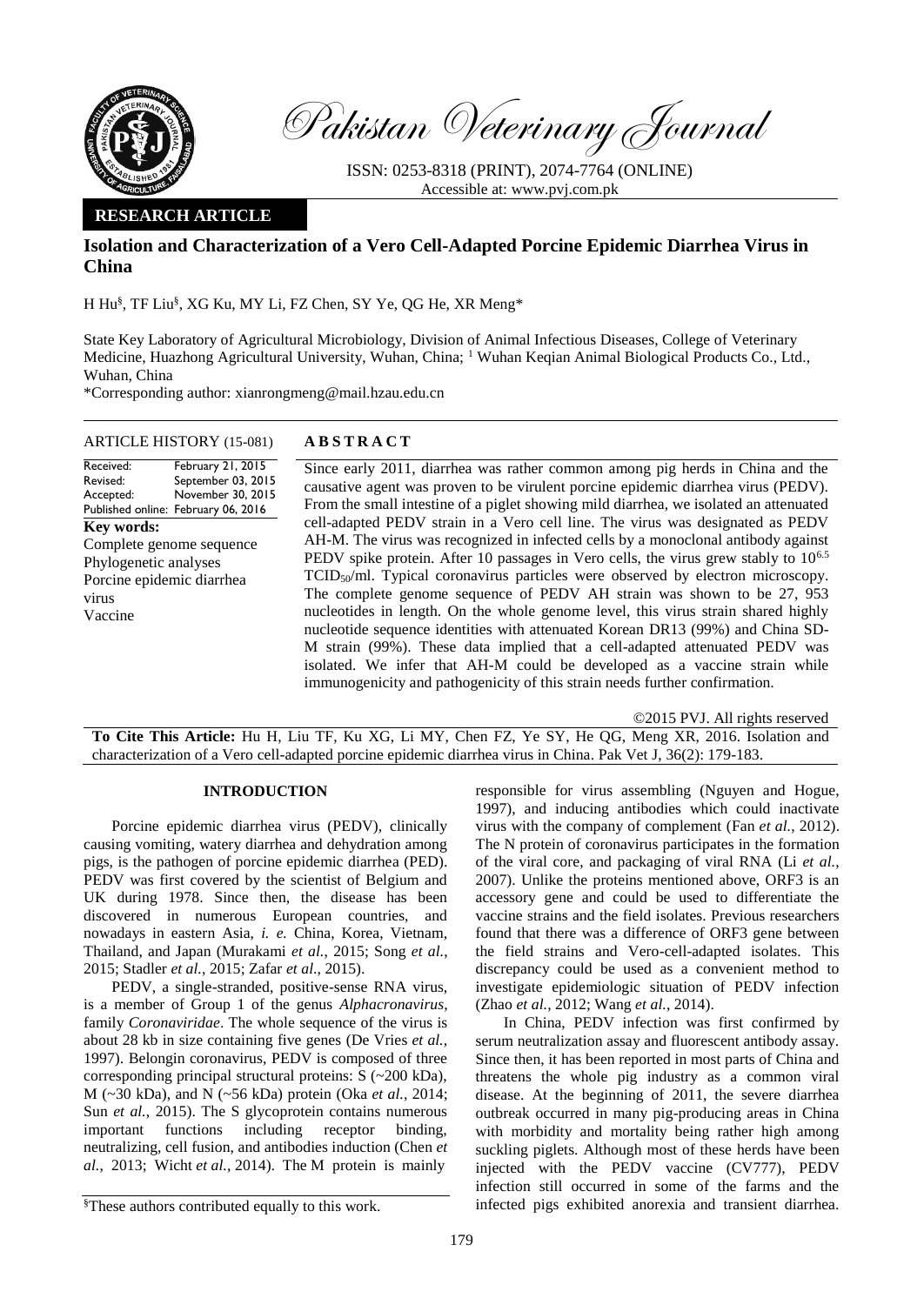Thus PEDV field strains needed to be isolated and their genetic characteristics required to be further investigated to better understand and control PEDV prevalence in future. We isolate a cell-adapted PEDV strain surnamed AH-M in this study. Molecular characterization and genetic diversity of this isolate was performed and phylogenetic relationship with other PEDV reference strains was analyzed as well.

## **MATERIALS AND METHODS**

**Samples:** Acute diarrhea outbreaks were observed at numerous pig farms in different provinces from January to October in 2011. The clinical symptoms of these infected pigs were watery diarrhea, dehydration and loss of appetite. Sows had been vaccinated with divalent inactivated TGEV and PEDV vaccine before delivery. From the farms located in 12 provinces of China, 455 samples collected from fecal, intestine, and milk were detected (Li *et al.*, 2012). The positive samples were used to isolate PEDV.

Vero cells were used to isolate the virus, as reported before (Kusanagi *et al.*, 1992) with some modifications. The positive samples of homologized intestinal suspension of PEDV were filtered through a syringe filter of 0.22-μm (Millipore, USA). Then the filtered liquid was prepared as inoculum. Dulbecco's modified Eagle's medium (DMEM) was used as the growth medium containing antibiotics and heat-inactivated fetal calf serum (10%). DMEM containing 10μg/ml trypsin was used as the Maintenance medium (MM) (Gibco, USA). GM used for cell cultures were removed. Then, the cells were washed three times by DMEM and inoculated with suspensions had been filtered before. After incubating at

**Table 1:** PEDV strains investigated in this study

37°C for 1 h, DMEM was used to wash the cells with MM being supplemented thereafter. The cells were observed in the next five days to search for typical cytopathic effect  $(CPE)$ .

The PEDV field strain isolated was further verified though transmission electron microscopy (TEM) and immunofluorescence assay (IFA). The commercial mouse anti-S monoclonal antibody (Median Diagnostics, South Korea) of 1:500 dilution which was against PEDV and a fluorescein isothiocyanate-conjugated goat anti-mouse IgG (Southern Biotech, USA) of 1:100 dilution were used for IFA. For preparing samples in the assay of TEM, viruses were ultra-centrifuged with the sucrose cushion (20%), then negatively stained by ammonium molybdate (2%), observed under TEM finally (FEI Tecnai G2 20, Oregon, USA).

Viral RNA was extracted from the supernatants of AH-M infected Vero cells by TRIzol LS Reagent. According to the genomic sequence of PEDV strain CV777, 12 pairs of primers, targeting different regions of AH-M, were designed. PCR product of the correct size was cloned into the vector of PMD18-T. Sequencing was conducted by an ABI 3730xl DNA Analyzer (Applied Biosystems, USA). Sequence assembly and analysis were performed by the software of lasergene (DNAstar Inc., USA). Alignments of several sequences were conducted through Clustal X 2.1 (Thompson *et al.*, 1997). MEGA 4 program were used to complete the phylogenetic analysis (Tamura *et al.*, 2007). Phylogenetic trees were built based on the neighbor-joining method and the bootstrapping was over 1, 000 replicates. All the genes information of PEDV strains collected in this study were listed in Table 1. Information about genome sequence of AH-M could be observed in GenBank (accession number KJ158152).

| Strain/Isolate         | Accession No, country  | Strain/Isolate   | Accession No, country  |
|------------------------|------------------------|------------------|------------------------|
| (a) Complete genome    |                        | Chinju99         | EU792474, Korea        |
| <b>TGEV Miller M6</b>  | DQ811785, USA          | M1763            | HQ537438, Korea        |
| <b>HCoV-229E</b>       | AF304460, Germany      | $Br1-87$         | Z25483, France         |
| <b>CV777</b>           | AF353511, Belgium      | CH/GSJIII/07     | GU372743, China        |
| <b>SM98</b>            | GU937797, Korea        | CH/HLIH/06       | GU372732, China        |
| <b>Attenuated DR13</b> | JQ023162, Korea        | CH/HLJM/07       | GU372735, China        |
| Virulent DR13          | 10023161, Korea        | CH/HNHJ/08       | GU372736, China        |
| BJ-2011-1              | <b>IN825712, China</b> | <b>CH/JL/08</b>  | GU372734, China        |
| CH/FIND-3/2011         | IQ282909, China        | <b>CH/JL/09</b>  | GU372741, China        |
| CH/S                   | <b>IN547228, China</b> | (d)M gene        |                        |
| CH/ZMDZY/II            | <b>KC196276, China</b> | KPED-9           | AF015888, Korea        |
| SD-M                   | [X560761, China        | Chinju99         | DQ845249, Korea        |
| CHGD-01                | [X261936, China        | <b>CH/ISX/06</b> | EU033967, Japan        |
| AJ1102                 | [X188454, China        | IMe2             | D89752, Japan          |
| $(b)$ S gene           |                        | NIAH380 98       | EU581712, Thailand     |
| $Br1-87$               | Z25483, France         | NIAH1795 04      | EU542415, Thailand     |
| <b>NK</b>              | AB548623, Japan        | IS-2004-2        | AY653205, China        |
| MK.                    | AB548624, Japan        | $L$ $B/03$       | AY608890, China        |
| <b>KH</b>              | AB548622, Japan        | <b>LZC</b>       | EF185992, China        |
| 83P-5,100th-passaged   | AB548621, Japan        | (e)N gene        |                        |
| 83P-5                  | AB548618, Japan        | Chinju99         | AF237764, Korea        |
| Chinju99               | AY167585, Korea        | <b>GDHSY</b>     | JN173275, China        |
| <b>KNU-0801</b>        | GU180142, Korea        | <b>IKAI</b>      | JN173296, China        |
| <b>KNU-0802</b>        | GU180143, Korea        | IS-2004-2        | AY653206, China        |
| CH <sub>3</sub>        | Q239431, China         | $L$ $B/03$       | DQ072726, China        |
| CH <sub>4</sub>        | JQ239432, China        | QYI              | JN173297, China        |
| IS-2004-2              | AY653204, China        | QY <sub>2</sub>  | <b>IN173298, China</b> |
| <b>LZC</b>             | EF185992, China        | <b>SWK1</b>      | <b>IN173300, China</b> |
| (c)ORF3 gene           |                        | SWK <sub>6</sub> | JN173301, China        |
| CV777 truncated        | GU372744, Belgium      | XGI              | IN173302, China        |
| <b>BI976</b>           | HQ537433, Korea        | XG2              | IN173303, China        |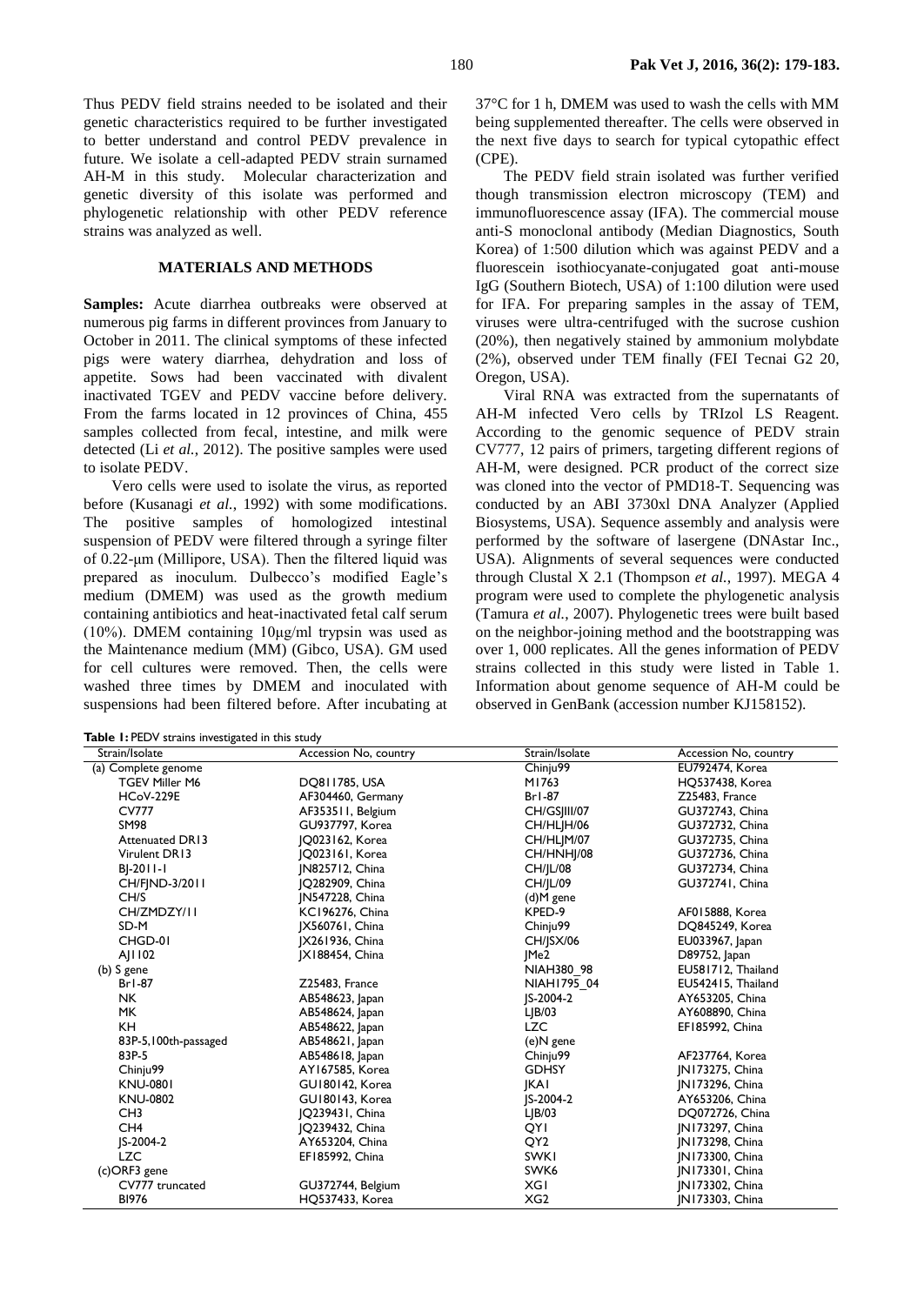Fig. 1: Identification of the isolate by optical microscopy, IFA and electron microscopy. a) Mock-infected Vero cells. b) CPE in Vero cells infected with PEDV showing syncytia and multiple nuclei. c) IFA in noninfected Vero cells. (d) IFA in isolate infected Vero cells. Original magnification×200. e) Morphology of isolate under electron microscopy (negatively stained); bar=200nm.j

#### **RESULTS**

The typical cytopathic effect (CPE) including cell fusion, detachment and syncytium, can be detected after ten passages by microscope (Fig. 1b). The structural proteins of S, E, M and N and ORF3, were successfully cloned and sequenced. Our results exhibited that the fragments showed highly homology to PEDV reference strains. The virus isolate designated AH-M can be detected by IFA assay (Fig. 1d). And the viral particles with specific characteristics could be observed by TEM (Fig. 1e).

The whole genome of AH-M excluding the poly (A) tail was around 27, 953 nucleotides (nt). The genome and deduced amino acid (aa) sequences of the isolate AH-M were compared with other reported PEDV strains (Table 1). Alignment of the genome sequence with other PEDV reference strains acquired from the GenBank exhibited the highest similarity with the Chinese PEDV isolate SD-M (99%), a Vero Cell-Adapted strain isolated in 2012 and South Korea vaccine strain attenuated DR13 (99%). The Phylogenetic analysis result indicated that AH-M could form a cluster together with SD-M and attenuated DR-13 (Fig. 2a).

The S protein of AH-M was 4, 149 nucleotides long and encoded a 1, 383 amino acids protein. Comparing with the reference strain CV777, one deletion (in position 162) was observed (Fig. 3a). It displayed 92-99% aa identity with the reference isolates, and shared the highest similarity with isolates of SD-M, attenuated DR13, 83P-5 100th -passaged, parent 83P-5, CH3, CH4 (99%). Phylogenetic analyses based on S protein sequences showed that all PEDV isolates could be separated into two main branches (Fig. 2b). AH-M belonged to group 1, which also contained 6 Chinese strains (CH3, CH4, SD-M, LZC, CH/S, JS-2004-2), 3 Korea strains (SM98, attenuated DR13, virulent DR13), 3 Japanese strains (83P-5 100<sup>th</sup>-passaged, 83P-5, MK) and one French strain (Br1-87) (Fig. 2b).

Both the AH-M strain and CV777 vaccine strain (vs), SD-M, GSJIII/07 shared a deletion of 49 nt from nt 245 to 295, causing a shift of the ORF3 reading frame. And there was a TAG terminator at 274-276nt. As a result, ORF3 of AH-M was truncated and encodes a truncated protein of 91 amino acids. Phylogenetic analysis of the ORF3 gene

confirmed that all the sequences can be grouped into two parts (Fig. 2c). Group 2 comprised AH-M, CV777 truncated, CH/GS JIII/07 truncated and SD-M. They were almost the same as each other with the amino acid similarity being 100%.

The highly conserved M protein of AH-M was 226 amino acids in length. And it shared 96-99% similarity with other strains. The highest similarity (99%) was with the strains of SD-M, attenuated DR13, CV777, CH/JSX/06, JMe2, AJ1102, CH/FJND-3/2011, GHGD-01, JS-2004-2. Comparing with CV777, there were two amino acid changes (S5F, V42A) for AH-M. Phylogenetic analyses based on M exhibited that the isolates mainly were divided into two separate groups (Fig. 3D). The AH-M strain was in Group 1, which was composed of 9 Chinese strains (CH/FJND-3/2011, CH/ZMDZY/11, BJ-2011-1, LJB/03, CH/S, LZC, SD-M, AH-M), 4 Korean strains (Chinju99, KPED-9, virulent DR13, attenuated DR13), two Japanese strains (JMe2, CH/JSDX/06) and one Belgium strain CV777. Group 2 contains two Chinese strains (AJ1102, CHGD-01) and two Thailand strains (NIAH380 98, NIAH 1795 04).

All the strains did not contain insertions or deletions in the N gene. The ORF corresponding to the N gene was 1, 326 nucleotides long and coded a protein of 441 amino acids. The N protein of AH-M showed 96-100% similarity with other PEDV strains. And the vaccine strain attenuated DR13 exhibited the highest identity (100%) with AH-M. Alignment analysis confirmed that the whole N protein was generally highly conserved. But comparing to CV777 9 amino acid substitutions could be observed. Based on the sequences of the N protein, all the isolates could be grouped into three unique branches (Fig. 2e). Between these groups, some unique amino acid changes could be detected (Fig. 3c). In Group 2, two amino acid mutations (A142T, H242L) could be observed; A145T only occurred in group 3; Group 2, 3 shared one specific amino acid changes (G84A).

#### **DISCUSSION**

In the present study, clinical signs with dehydration, typical watery diarrhea, and vomiting occurred on the pig farm. TGEV, RV and other pathogenic suspects were ruled out. Therefore PEDV was considered as the only possible cause of disease. Later, PEDV was successfully isolated and propagated in Vero cells, according to the method described before (Kusanagi, 1992). At passage 10, characteristic CPE was detected as early as 24 hours after inoculation. However this is not the same as reported before, Pan *et al*. observed a typical CPE at passage seven while Hofmann and Wyler reported a CPE even at passage one (Pan *et al.*, 2012). Different susceptibilities of Vero cells to different PEDV strains may just explain this discrepancy.

To further investigate the genetic characteristics of the strain, we sequenced the complete genome of AH-M and analyzed the genetic relationships at both the full sequence and separate protein levels. The S and ORF3 genes were most variable regions, and they both were important targets for understanding genetic differences among PEDV strains. S protein is an antigen on the surface of the virion that interacts with specific host-cell

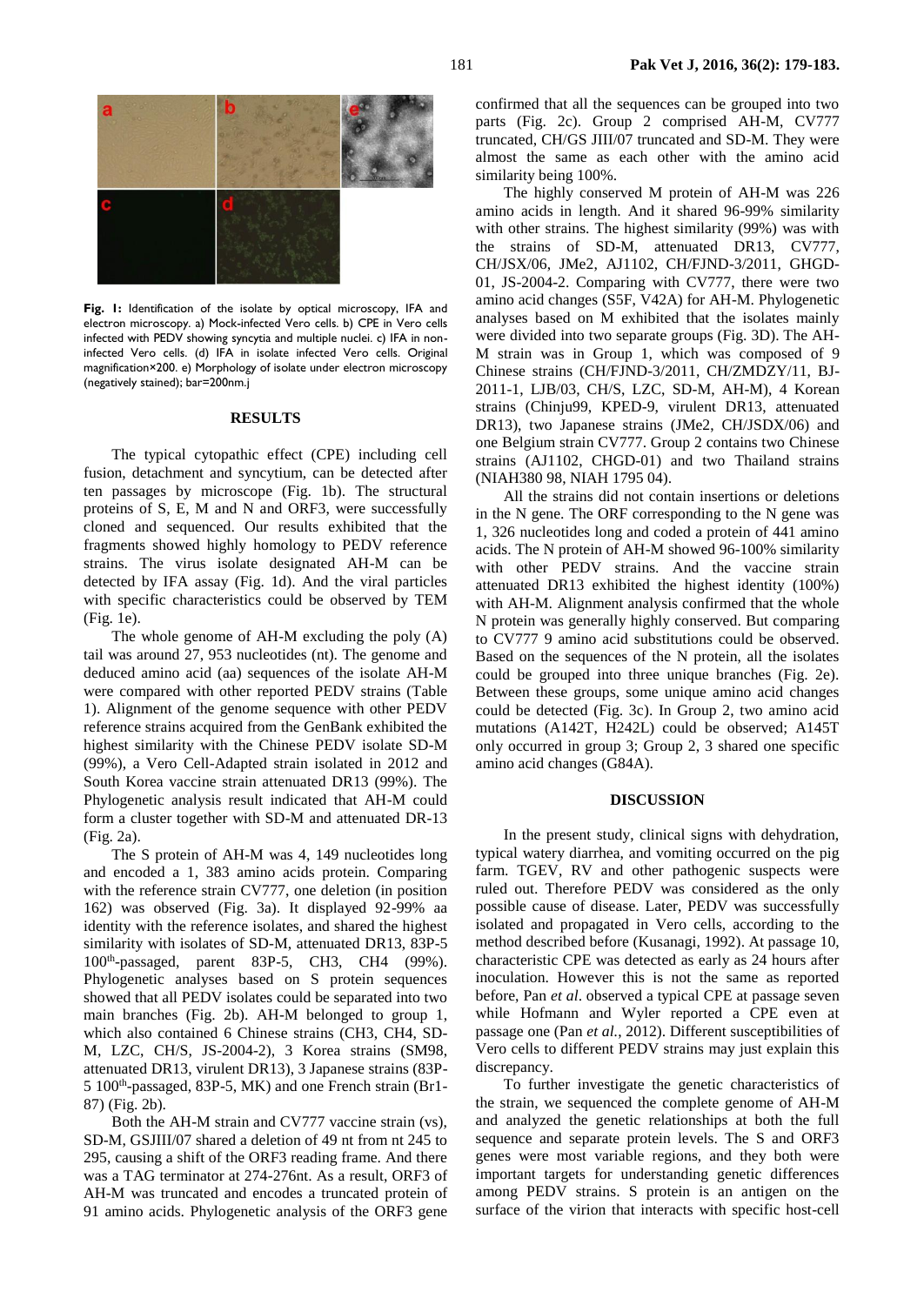

Fig. 2: Phylogenetic analysis of AH-M and reference isolates based on the nucleotide sequences of complete genome (a) and protein sequence of S (b), ORF3 (c), M (d), N (E). Phylogenetic trees were constructed using MEGA 5.02 software.., isolated strain in this study. GenBank accession numbers of all strains examined in this study are listed in Table 1. **KNU-0802(Korea) M R S L I Y F L L F V P V LP T L S L P Q D V H R C S A N T N FR R F F S K F N V Q A P A V V V LG G Y L P IG E N Q G V N S T -WY C A G Q H P T A S G V H G I F L S H I R G G H G F E IG I S Q E P**

| $(a)$ S                                                                                                                                                                                                                                                                                                                                                                                                                                                                                                                                                                                                                                                                                                                                                                                                                                                                                                                                                                                                                                                                                                                                                                                          | $(b)$ N                                                                                                                                                                                                                                                                                                                                                                                                                                                                                                                                                                                                                                                                                                                                                                                                                                                                                                                                                                                                                                                                                                                                                                                                                                                                                                         | (c) M                                                                                                                                                                                                                                                                                                                                                                                                                                                                                                                                                                                                                                                                                                                                                                                                                                                                                                                                                                                                                           |
|--------------------------------------------------------------------------------------------------------------------------------------------------------------------------------------------------------------------------------------------------------------------------------------------------------------------------------------------------------------------------------------------------------------------------------------------------------------------------------------------------------------------------------------------------------------------------------------------------------------------------------------------------------------------------------------------------------------------------------------------------------------------------------------------------------------------------------------------------------------------------------------------------------------------------------------------------------------------------------------------------------------------------------------------------------------------------------------------------------------------------------------------------------------------------------------------------|-----------------------------------------------------------------------------------------------------------------------------------------------------------------------------------------------------------------------------------------------------------------------------------------------------------------------------------------------------------------------------------------------------------------------------------------------------------------------------------------------------------------------------------------------------------------------------------------------------------------------------------------------------------------------------------------------------------------------------------------------------------------------------------------------------------------------------------------------------------------------------------------------------------------------------------------------------------------------------------------------------------------------------------------------------------------------------------------------------------------------------------------------------------------------------------------------------------------------------------------------------------------------------------------------------------------|---------------------------------------------------------------------------------------------------------------------------------------------------------------------------------------------------------------------------------------------------------------------------------------------------------------------------------------------------------------------------------------------------------------------------------------------------------------------------------------------------------------------------------------------------------------------------------------------------------------------------------------------------------------------------------------------------------------------------------------------------------------------------------------------------------------------------------------------------------------------------------------------------------------------------------------------------------------------------------------------------------------------------------|
| <b>The Committee of the Committee of the Committee</b><br>CV777(Belgium)<br>RNCLFNKAIP AYMRDGKDIV<br>RNCLFNKAIP A-LQDGKNIV<br>AH-M(China)<br>CH3(China)<br>RNCLFNKAIP A-LQDGKNIV<br>CH4(China)<br>RNCLFNKAIP A-LQDGKNIV<br>SD-M(China)<br>RNCLFNKAIP A-LQDGKNIV<br>attenuated DR13(Korea)<br>RNCLFNKAIP A-LQDGKNIV<br>83P-5(Japan)<br>RNCLFNKAIP AYMQDGKNIV<br>83P-5_100th-passaged(Japan) RNCLFNKAIP A-LQDGKNIV<br>MK(Japan)<br>RNCLFNKAIP AHMQDNRHIV<br>virulent_DR13(Korea)<br>RNCLFNKAIP AYLODGKNIV<br>CH/S(China)<br>RNCLFNKAIP AYLQDGKNIV<br>SM98(Korea)<br>RNCLFNKAIP AYMRDGKDIV<br>br1-87(France)<br>RNCLFNKAIP AYMRDGKDIV<br>LZC(China)<br>RNCLFNFAIP AYMRDGKDIV<br>JS-2004-2(China)<br>RNCLFNRAIP AYMODGKNIV<br>Chinju99(Korea)<br>RNCLFNKAIP AHMSDGKHSV<br>KNU-0801(Korea)<br>RNCLFNKAIP AHMS - - EHSV<br>NK(Japan)<br>RNCLFNKAIP AHMS - - EHSV<br>KH(Japan)<br>RNCLFNKAIP AHMS - - EHSV<br>KNU-0802(Korea)<br>RNCLFNKAIP AHMS - - EHSV<br>CH/FJND-3/2011(China)<br>RNCLFNKAIP AHMS - - EHSV<br>AJ1102(China)<br>RNCLFNKAIP AHMS - - EHSV<br>CHGD-01(China)<br>RNCLFNKAIP AHMS - - EHSV<br>BJ-2011-1(China)<br>RNCLFNKAIP AHMS - - EHSV<br>CH/ZMDZY/11(China<br>RNCLFNKAIP AHMN--EHSV | التعبير التبر<br>CV777(Belgium)<br><b>Service Development</b><br>LGT GPHGDI PASRANSRSR RHKQQQKPKQ<br>SM98(Koreal<br>LGT GPHGDI PASRANSRSR RHKQQQKPKQ<br>Chinju99(Korea)<br>LGT GPHGDI PASRVNSRSR RHKQQHKPQQ<br>SWK1(China)<br>LGT GPHADI PTSRANSRSR KLKQQQKPKQ<br>SWK6(China)<br>LGT GPHADI PTSRANSRSR <sub>KLKQQQK</sub> PKQ<br>BJ-2011-1(China)<br>LGT GPHADI PTSRANSRSR KLKQQQKPKQ<br>CH/FJND-3/2011(China) LGT GPHADI PTSRANSRSR KLKQQQKPKQ<br>LGT GPHADI PTSRANSRSR KLKQQQKPKQ<br>CH/ZMDZY/11(China)<br>. LGT GPHADI PTSRANSRSR KLKQQQKPKQ<br>DR13(Korea)<br>LGT GPHADI PTSRANSRSR RLKQQQKPKQ<br>LJB/03(China<br>LGT GPHADI <sub>P</sub> TSRANSRSR RLKQQQKPKQ<br>GDHSY(China<br>LGT GPHADI PTSRSNSRSR RLKQQQKLKQ<br>JKA1(China)<br>LGT GPHADI PTSRSNSRSR RLKQQQKLKQ<br>CHGD-01(China)<br>LGT GPHADI PTSRSNSRSR RLKQQQKLKQ<br>XG2(China)<br>LGT GPHADI PTSRANSRSR RLKQQQKPKQ<br>LGT GPHADI PTSRANSRSR RLKQQQKPKQ<br>XG1(China)<br>LGT GPHADI PTSRANSRSR RLKQQQKPKQ<br>QY1(China)<br>AJ1102(China)<br>LGT GPHADI PTSRANSRSM RLKQQQKPKQ<br>LGT GPHADI PTSRANSRSR RLKQQQKPKQ<br>QY2(China)<br>LGT GPHADI PASRTNSRSR RHKQQQKPKQ<br>CH/S(China)<br>attenuated DR13(Korea) LGT GPHADI PASRTNSRSR RHKQQQKPKQ<br>LGT GPHADI PASRTNSRSR RHKQQQKPKQ<br>SD-M(China)<br>LGT GPHADI PASRTNSRSR RHKQQQKPKQ<br>AH-M(China) | .<br>.<br><b>MSNGSIPVDE</b><br>CV777(Belgium)<br>MSNGSIPVDE SVFLYGVKMA<br>CH/FJND-3/2011(China<br><b>SAFLYGVKMA</b><br>MSNGSIPVDE SAFLYGVKMA<br>CH/ZMDZY/11(China)<br>MSNGSIPVDE SAFLYGVKMA<br>BJ-2011-1(China)<br><b>MSNGSIPVDE</b><br>JS-2004-2(China)<br><b>SAFLYGVKMA</b><br><b>MSNGSIPVDE</b><br>JMe2(Japan)<br><b>SAFLYGVKMA</b><br><b>MSNGSIPVDE</b><br>Chinju99(Korea)<br>SAFLYGVKMA<br><b>MSNGSIPVDE</b><br>KPED-9(Korea)<br><b>SAFLYGVKMA</b><br>MSNGFIPVDE SAFLYGVKMA<br>AH-M<br><b>MSNGSIPVDE</b><br>DR13(Korea)<br>SVLLYGVKMA<br><b>MSNGSIPVDE</b><br>LJB/03(China)<br>SVFLYGVKMA<br><b>MSNGFIPVDE</b><br>attenuated_DR13(Korea<br><b>SVFLYGVKMA</b><br>MSNGSIPVDE SVFLYGVKMA<br>SD-M(China)<br>MSNGSIPVDE SVFLYGVKMA<br>CH/JSX/06(Japan)<br>MSNGSIPVDE SVFLYGVKMA<br>CH/S(China)<br>MSNGSIPVDE SVFLYGVKMA<br>LZC(China)<br>MSDGSIPVGE SVFLYGLKMA<br>NIAH380_98(Thailand)<br>, MSNGSIPVDE SVFLYGLKMA<br>NIAH1795_04(Thailand)<br>MSNGSIPVDE SAFLYGVKMA<br>AJ1102(China)<br>MSNGSIPVDE SAFLYGVKMA<br>CHGD-01(China) |

Fig. 3: Multiple alignments of the S (a), M (b), N (c) amino acid sequences of AH-M and reference strains.

eceptor to mediate viral entry. This process involved with deletion of 162Y may be an important change for the entry of virus, cell fusion, and production of adapted PEDV strains.<br>
eutralizing antibodies (Shirato *et al.*, including AH-M were divided into the first group. also be observed in the vaccine isolate CV777 and f amino acid deletion of 162Y could be found among the deletion and finally encode a 208-aa-long ORF3 (Park *ex* six strains (AH-M, CH3, CH4, SD-M, attenuated DR13,  $al.$ , 2008). Wild-type viruses containing DR13, Br1/87 83P receptor to mediate viral entry. This process involved with<br>the entry of virus, cell fusion, and production of<br>neutralizing antibodies (Shirato *et al.*, 2011; Zhang *et al.*,<br>2015). It also plays an important role in vira Interestingly, all the cell-adapted isolates formed a unique<br>cluster. In this study, comparing with CV777 the same<br>quite a still delition of 160 v suite a found among the receptor to mediate viral entry. This process involved with deletion of the entry of virus, cell fusion, and production of adapted PEDV strains. neutralizing antibodies (Shirato et al., 2011; Zhang et al., ORF3 2015). It also plays an important role in viral growth whole sequence adaptation to cells and virulence attenuation (Sato *et al.*, unclear. The 2011; Wicht et al., 2014). Most PEDV reference isolates truncated ORF3 of 91 amino acids. This deletion could Interestingly, all the cell-adapted isolates formed a unique strains SDcluster. In this study, comparing with CV777 the same  $al., 2011; Z$ amino acid deletion of 162Y could be found among the deletion and finally encode a 208-aa-long ORF3 (Park et 83P-5 100<sup>th</sup>-pasaged). These results suggest that the and CV777 **AH-M(China)RNQ SKN R N QSN DRGG M T SR D D LV A A V KDA LK S L GI GEN P D R HK Q Q QKP K QE KSDN SG K N T P K K N K S R A T S K E RDL D I P EWRR I P K G E N SV A A C F GP R G G**

**CV777(Belgium) E G A K T E P T N L G V R K A S E K P II P K F S Q Q L P S V V E IV E P N T P P AS R AN S R SR S R G NG N NR SR SP S NNR G N N QS R G N S Q N R GN N Q GR G AS Q N R G G N N NN NK S**

r to mediate viral entry. This process involved with deletion of 162Y may be an important change for cellnd production of adapted PEDV strains.  $\frac{1}{2}$  $\mathbf{r}$  and  $\mathbf{r}$  and  $\mathbf{r}$  and  $\mathbf{r}$  $\sinh$ .  $\sin s$ 

the divided into the first group. also be observed in the vaceme isolate CV777 and field<br>the cell-adapted isolates formed a unique strains SD-M, CH/GSJIII/07(Chen *et al.*, 2010; Park *et*<br>luster. In this study, comparing zing antibodies (Shirato et al., 2011; Zhang et al., ORF3 gene is located in the middle of S and E in the It also plays an important role in viral growth whole sequence. And the function of ORF3 remains uation (Sato *et al.*, unclear. The 49 nucleotides deletion of AH-M caused a Vicht et al., 2014). Most PEDV reference isolates truncated ORF3 of 91 amino acids. This deletion could ng AH-M were divided into the first group. also be observed in the vaccine isolate CV777 and field In this study, comparing with CV777 the same al., 2011; Zhao, 2012). Attenuated DR13 also has a 51-nt acid deletion of 162Y could be found among the deletion and finally encode a 208-aa-long ORF3 (Park et ins (AH-M, CH3, CH4, SD-M, attenuated DR13, al., 2008). Wild-type viruses containing DR13, Br1/87 100<sup>th</sup>-pasaged). These results suggest that the and CV777 had maximum length of ORF3 genes, which ion to cells and virulence attenuation (Sato *et al.*, unclear. The 49 nucleotides deletion of AH-M caused a  $\frac{1}{2}$ **CHGD-01(China)R LWR R T H SWWSF N P E T D AL L T T S VMGRQV C IP VL G A PT G V T L T LL S G T L L V E G Y K V A T G V Q V S Q LP N F V T V A K A T T T IV Y G R V G R S V N A S S S T GWA F Y V R** 1; Zhang *et al.*,  $ORF3$  gene is located in the middle of S and E in the the first group. also be observed in the vaccine isolate CV777 and field

<u>experimental property of the second control of the second control of the second control of the second control of the second control of the second control of the second control of the second control of the second control o</u>